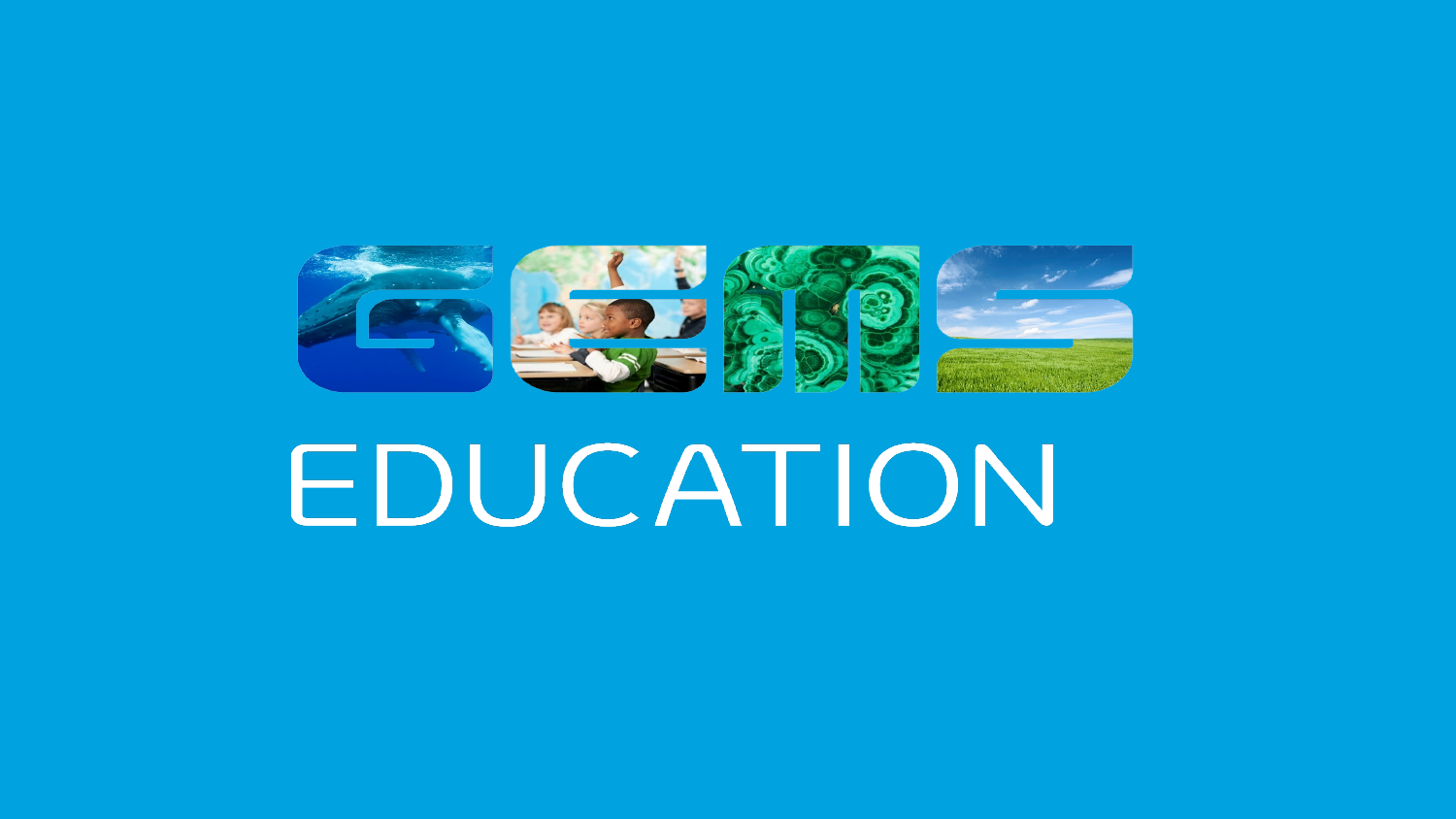



**LEADING THROUGH INNOVATION**



**PURSUING EXCELLENCE**



**GROWING BY LEARNING**



**GLOBAL CITIZENSHIP**



مدرســـة جيمـس ڪـامبـــردج العـــالميـــة أبـــوظـين<br>GEMS Cambridge International School ABU DHABI

**Total A Level Entries**

**Total A Level** 

**Total A Level Entries**

A Level Results:

2019

**Total A Level Candidates**

2020

**Total A Level Candidates**

**Total A Level Candidates**

2021





42 104 19 18% 30 29% 54 52% 10

25 73 5 7 13 25 18 50 2



**Entries No. Entries Percentage No. Entries Percentage No. Entries Percentage Students**

**No. Entries | Percentage | No. Entries | Percentage | No. Entries | Percentage | | Students** 

**A\* A\*-A A\*-B A\***

**No. Entries** Percentage | No. Entries | Percentage | No. Entries | Percentage | | Students

**Entries A\* A\*-A A\*-B**

**Entries A\* A\*-A A\*-B**





**Entries Students** 



**Students A\***

**Students A\***

> DEPARTMENT OF EDUCATION AND KNOWLEDG

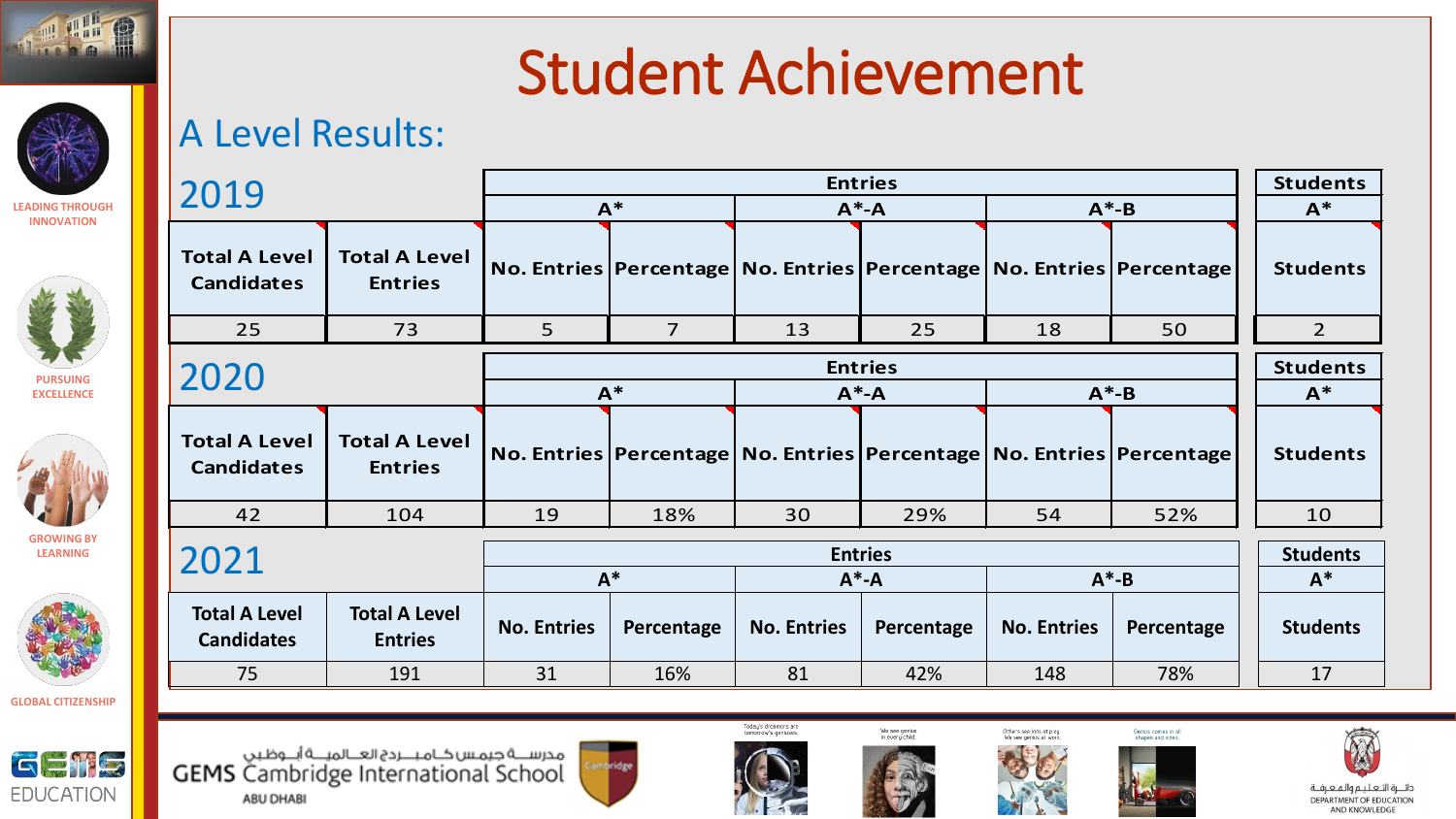



**LEADING THROUGH INNOVATION**



**PURSUING EXCELLENCE**



**GROWING BY LEARNING**



**GLOBAL CITIZENSHIP**



مدرســــة جيمـس ڪــامبــــردج العـــالميــــة أبـــوظـين<br>GEMS Cambridge International School ABU DHABI













دائــــرة التــعــلـيــم والــهــعــرفــة<br>DEPARTMENT OF EDUCATION AND KNOWLEDGE

Year 13 Toppers:

| <b>Topper</b>                          | Result                                                                                     | <b>University destination</b> | <b>University course</b>        | No. of years at school |
|----------------------------------------|--------------------------------------------------------------------------------------------|-------------------------------|---------------------------------|------------------------|
| Maria Alejandra Guerrero Monsalve      | English Literature: A*<br><b>Psychology: A</b><br><b>Business Studies: A</b><br>ICT: A     | <b>Liverpool University</b>   | <b>International Business</b>   | $\overline{ }$         |
| Laiba Imran Sohail Qureshi             | <b>Chemistry: B</b><br>Geography: A<br><b>Biology: A</b><br>English Literature: A*         |                               | <b>Biomedical Science</b>       | $\overline{ }$         |
| <b>Brianna Liz Binoy</b>               | Mathematics: A*<br>Physics: A*<br><b>Chemistry: A*</b><br><b>Further Mathematics AS: A</b> | <b>Toronto University</b>     | <b>Physics and astrophysics</b> |                        |
| <b>Eman Sajid</b>                      | <b>Mathematics: A</b><br>Geography: A*<br><b>Business: A*</b>                              | <b>Bristol University</b>     | <b>Economics</b>                | $\overline{7}$         |
| <b>Farah Wael Mohamed Mokhtar Sary</b> | Mathematics: A<br>Chemistry: A*<br><b>Biology: A*</b>                                      | <b>Buckingham University</b>  | <b>Medicine</b>                 |                        |
| Hasan Amjad Hasan Alsmadi              | <b>Mathematics: A</b><br>Chemistry: A*<br><b>Biology: A*</b>                               | <b>Charles University</b>     | <b>Medicine</b>                 | Δ                      |
| Javeria Salman Sayyeda                 | <b>Mathematics:A</b><br>Physics: A*<br>Chemistry: A*                                       | <b>Khalifa University</b>     | Engineering                     |                        |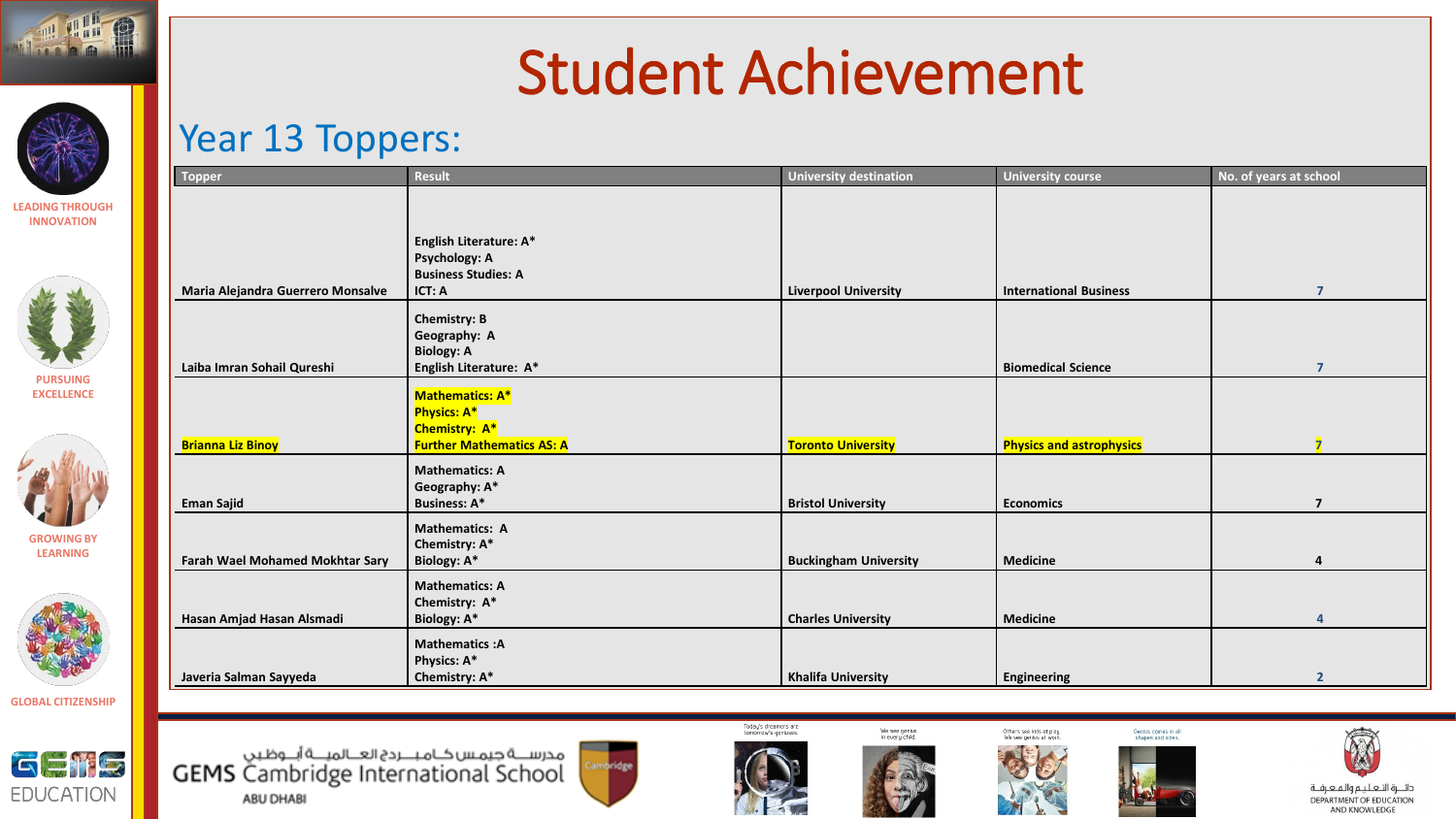



### **LEADING THROUGH INNOVATION**



**PURSUING EXCELLENCE**



**GROWING BY LEARNING**



**GLOBAL CITIZENSHIP**



مدرســـةجيمـس كــامبـــردج العـــالميـــة أبــوظـين<br>GEMS Cambridge International School ABU DHABI













دائــــرة التــعــلـيــم والــمــعــرفـــة<br>DEPARTMENT OF EDUCATION AND KNOWLEDGE

Year 13 Toppers:

| Kuhu Mahajan                | <b>Mathematics: A</b><br>Physics: A*<br>Chemistry: A*             |                                       | <b>Medicine</b>                   | 5              |
|-----------------------------|-------------------------------------------------------------------|---------------------------------------|-----------------------------------|----------------|
| Sonia Azher                 | <b>Mathematics: A</b><br>Physics: A*<br>Chemistry: A*             | <b>University of Sharjah</b>          | <b>Business and Finance</b>       | $\overline{2}$ |
| Rafali Azzam Arfan          | <b>Mathematics: A</b><br>Chemistry: A*<br><b>Biology: A</b>       | <b>Maastricht University</b>          | <b>Artificial Intelligence</b>    | 4              |
| <b>Abdullah Asif Thakur</b> | <b>PE: A*</b><br>ICT: A<br>Psychology: A                          | Loughborough University               | <b>Sport and Exercise Science</b> | 8              |
| <b>Mansoor Jawed</b>        | ICT: A*<br><b>Mathematics: A</b><br><b>Physics: A</b>             | <b>Dalhousie University</b>           | <b>Computer Science</b>           | $\mathbf{2}$   |
| Javier Peña                 | Spanish: A*<br>PE: A<br><b>Psychology: B</b>                      | <b>Hanze University Gronnigen</b>     | Physiotherapy                     | 4              |
| <b>Zaid Nadeem</b>          | <b>Mathematics: A</b><br><b>Physics: A</b><br><b>Chemistry: A</b> | <b>Technical University of Berlin</b> | <b>Mechanical Engineering</b>     |                |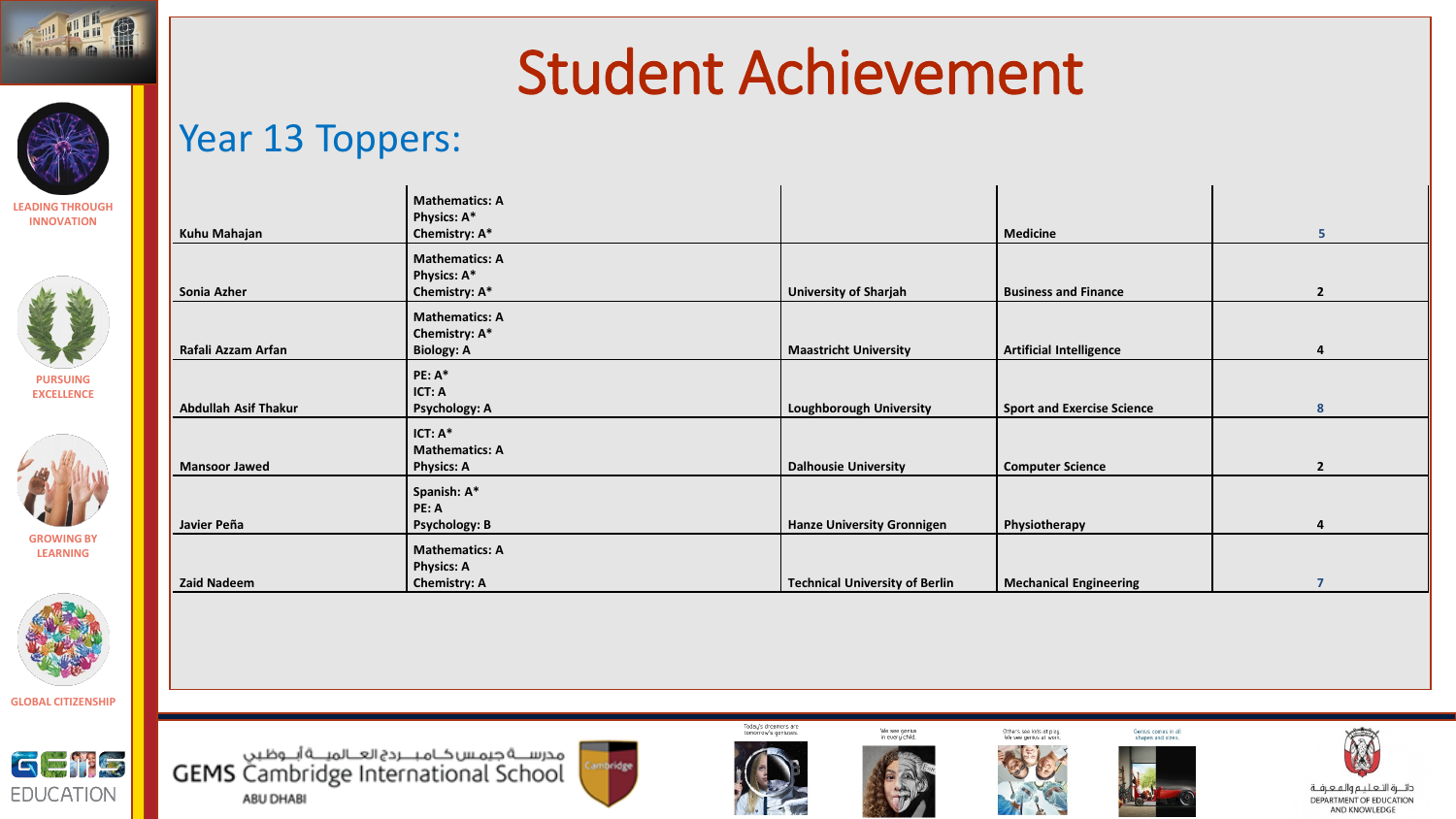



**LEADING THROUGH INNOVATION**







**GLOBAL CITIZENSHIP**

GEWS

**EDUCATION** 





مدرســـةجيمـس ڪـامبـــردج العـــالميـــة أبـــوظـين<br>GEMS Cambridge International School

**ABU DHABI** 













DEPARTMENT OF EDUCATI

### Year 12 Toppers:

Farah Mohamed Hassan Hammad Aadharsh Ram Saravanane Parichay Sachdev Adrien Das Gupta Karim Mohamed Ahmed Labiba Mohamed Fahmy Salma Mousa Al Qadadha Aaryan Patil Ozair Ali Khan Zakir Ali Khan Sakshi Sardana Valeria Caicedo Londono Sanjit Sankara Subramanian S Lakshmi Lara Jade Apostol Santos

Student Achievement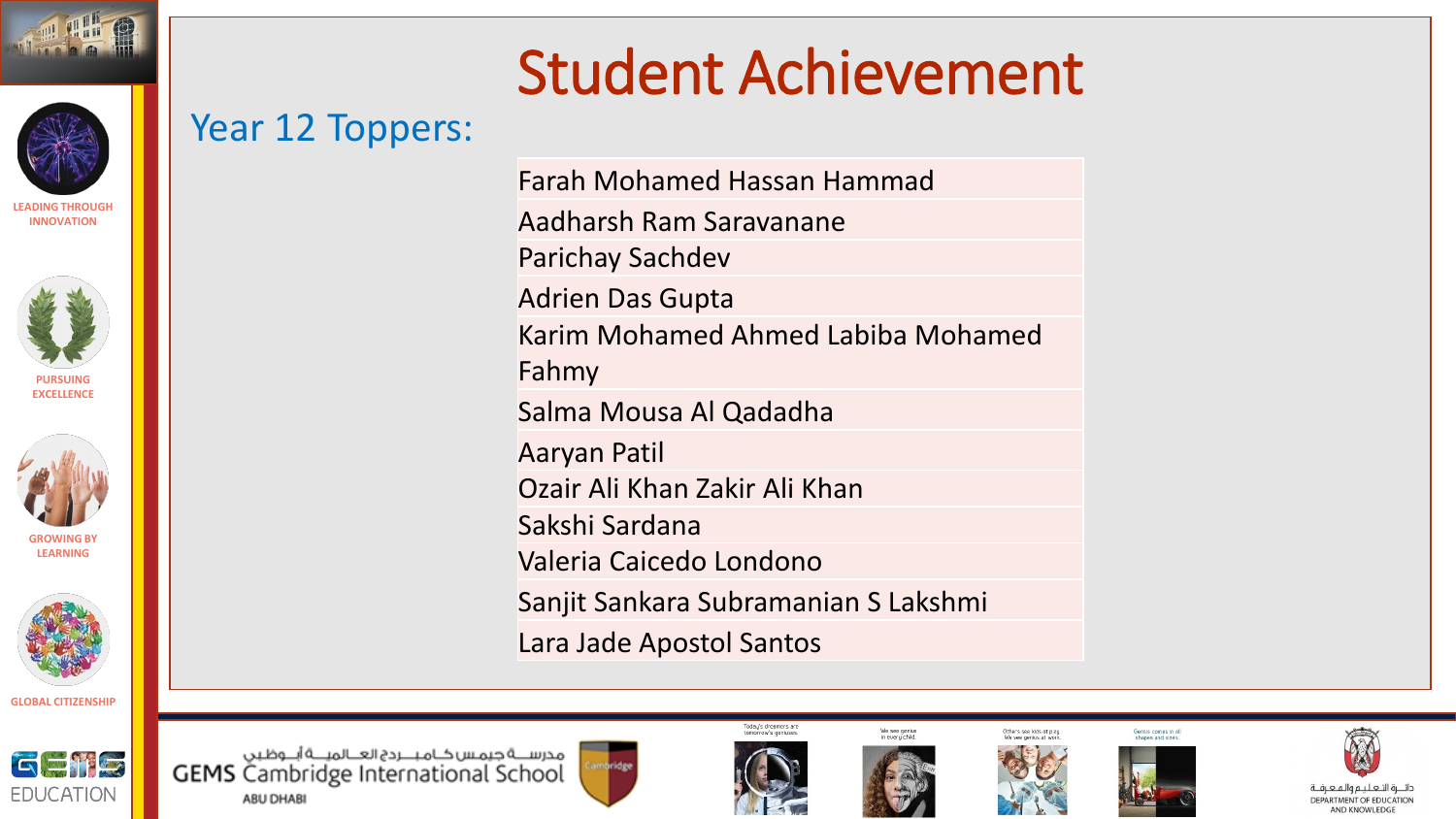



**LEADING THROUGH INNOVATION**



**PURSUING EXCELLENCE**





**GLOBAL CITIZENSHIP**

 $G=11.5$ 

**EDUCATION** 











مدرســـة جيمـس ڪـامبـــردج العـــالميـــة أبــوظـين<br>GEMS Cambridge International School **ABU DHABI** 

Year 12 Toppers:





Today's dreamers ar









DEPARTMENT OF EDUCATION **AND KNOWLEDG** 

# Student Achievement

Lara Mohamed Abdulalla Nourhan Elkorany Shubissh Niranjan Yara Mohamed Shahtout Yara Raed Alajlouni Lady Nicole Payan Cepeda Mohammad Moosa Basit Muhammad Aqeel Abdulla Nicole SUBBA Rida Zubair Tanush Vijayakumar Savadi Kousai Ghrimil Norah Shakeer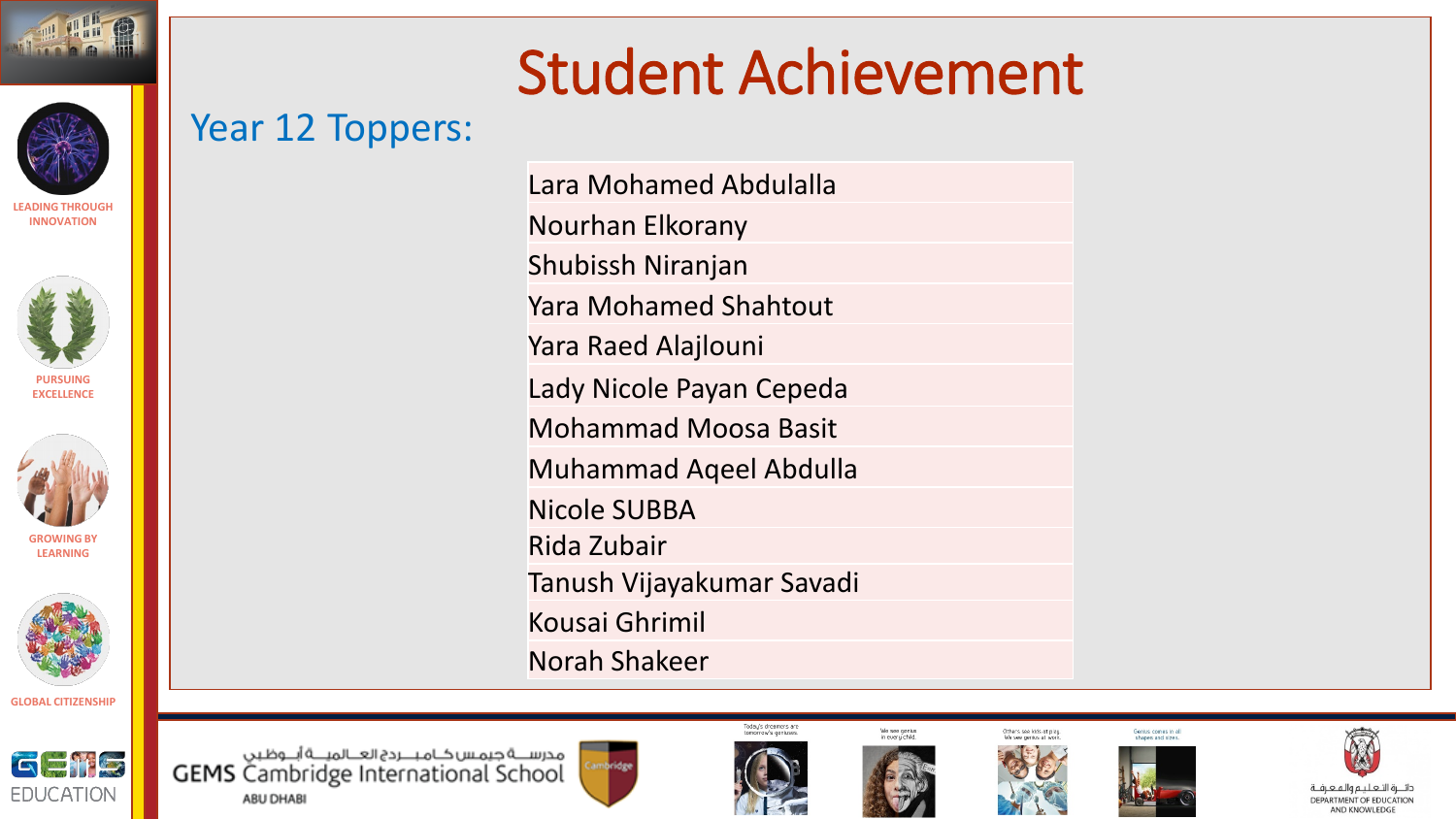



**LEADING THROUGH INNOVATION**



**PURSUING EXCELLENCE**



**GLOBAL CITIZENSHIP**



مدرســـةجيمـس كــامبـــردج العـــالميـــة أبــوظـين<br>GEMS Cambridge International School **ABU DHABI** 

# Student Achievement

### Department Performance:

100% A\*-B in PE, French, Computer Science, Spanish and Arabic 91% A\*-B IT 89% A\*-B Physics 85% A\*-B Mathematics 84% A\*-B Chemistry 72% A\*-B Biology 67% A\*-B Psychology 64% A\*-B English Literature 64% A\*-B Business Studies 60% A\*-B Art 50% A\*-B Geography

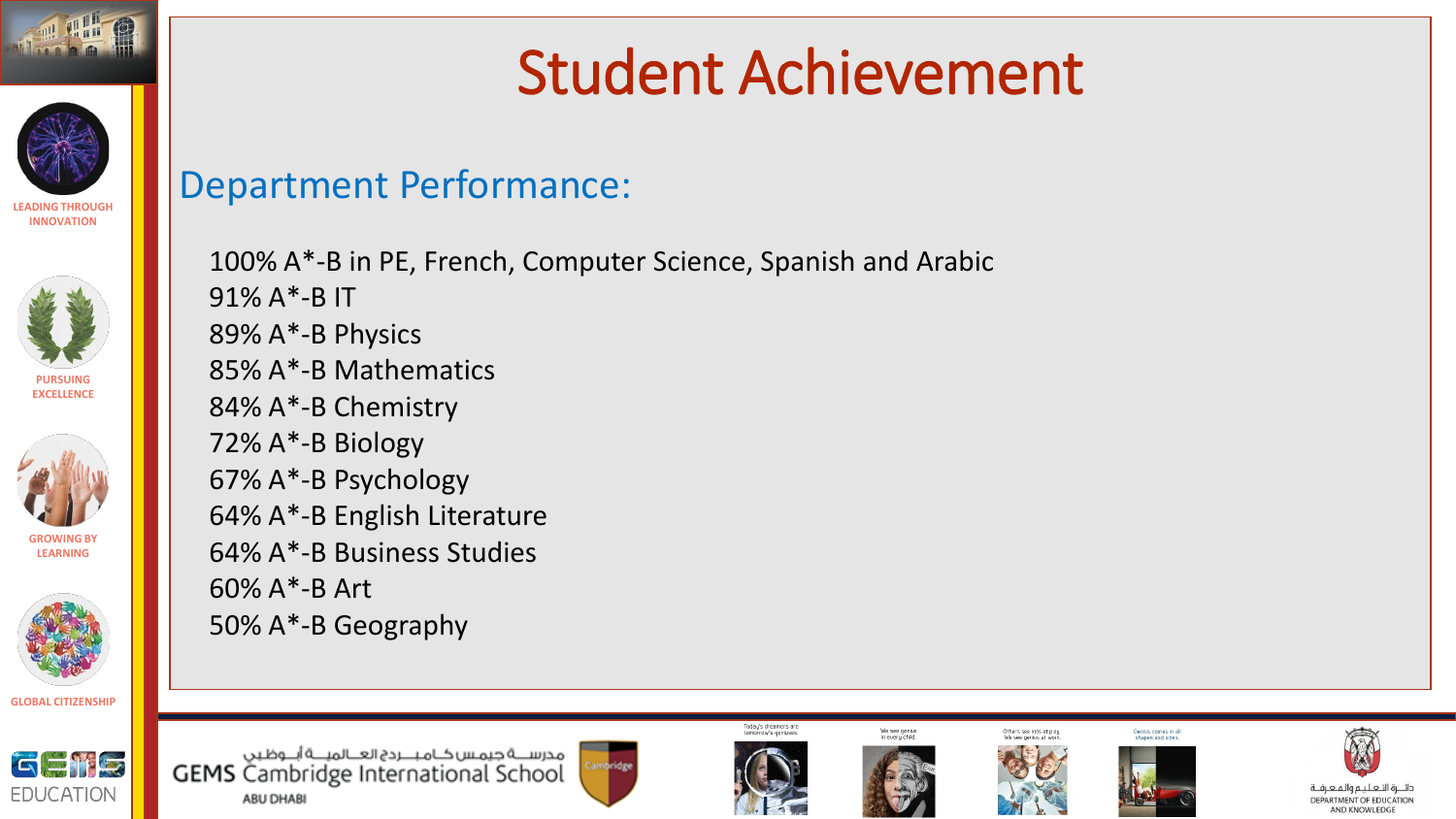



### **LEADING THROUGH INNOVATION**



**PURSUING EXCELLENCE**



**GROWING BY LEARNING**



**GLOBAL CITIZENSHIP**



مدرســـةجیمـس۱کــامبــــردج۱لعـــالمیـــةأبـــوظـیې<br>**GEMS** Cambridge International School ABU DHABI













دائــــرة التــعــلـيــم والــهــعــرفـــة<br>DEPARTMENT OF EDUCATION AND KNOWLEDGE

### Year 11 GCSE Results

| 2010                                   |                                     | <b>Entries</b> |  |            |    |                |    |             |    |             |                                                                                                                                      | <b>Students</b>     |                 |
|----------------------------------------|-------------------------------------|----------------|--|------------|----|----------------|----|-------------|----|-------------|--------------------------------------------------------------------------------------------------------------------------------------|---------------------|-----------------|
|                                        |                                     | Grade 9        |  | $9-8(A^*)$ |    | $9-7(A^* - A)$ |    | $9-5(A*-B)$ |    | $9-4(A*-C)$ |                                                                                                                                      | Grade 9             | $9-8(A^*)$      |
| <b>Total GCSE</b><br><b>Candidates</b> | <b>Total GCSE</b><br><b>Entries</b> |                |  |            |    |                |    |             |    |             | No. Entries   Percentage   No. Entries   Percentage   No. Entries   Percentage   No. Entries   Percentage   No. Entries   Percentage | <b>Students</b>     | <b>Students</b> |
| 157                                    | 936                                 | 48             |  | 133        | 26 | 302            | 32 | 572         | 61 | 737         | 79                                                                                                                                   | $\mathbf{A}$<br>2 T | 51              |

| ากาก                                   |                                     | <b>Entries</b> |    |            |    |                |    |             |    |             | <b>Students</b>                                                                                                                      |                 |                 |
|----------------------------------------|-------------------------------------|----------------|----|------------|----|----------------|----|-------------|----|-------------|--------------------------------------------------------------------------------------------------------------------------------------|-----------------|-----------------|
|                                        |                                     | Grade 9        |    | $9-8(A^*)$ |    | $9-7(A^* - A)$ |    | $9-5(A*-B)$ |    | $9-4(A*-C)$ |                                                                                                                                      | Grade 9         | $9-8(A^*)$      |
| <b>Total GCSE</b><br><b>Candidates</b> | <b>Total GCSE</b><br><b>Entries</b> |                |    |            |    |                |    |             |    |             | No. Entries   Percentage   No. Entries   Percentage   No. Entries   Percentage   No. Entries   Percentage   No. Entries   Percentage | <b>Students</b> | <b>Students</b> |
| 174                                    | 1265                                | 129            | 10 | 331        | 26 | 588            | 47 | 909         | 72 | 1070        | 85                                                                                                                                   | 51              | 101             |

| 201                                    |                                     |         | <b>Entries</b> |            |    |                |    |             |    |             | <b>Students</b>                                                                                                    |                 |                 |
|----------------------------------------|-------------------------------------|---------|----------------|------------|----|----------------|----|-------------|----|-------------|--------------------------------------------------------------------------------------------------------------------|-----------------|-----------------|
|                                        |                                     | Grade 9 |                | $9-8(A^*)$ |    | $9-7(A^* - A)$ |    | $9-5(A*-B)$ |    | $9-4(A*-C)$ |                                                                                                                    | Grade 9         | $9-8(A^*)$      |
| <b>Total GCSE</b><br><b>Candidates</b> | <b>Total GCSE</b><br><b>Entries</b> |         |                |            |    |                |    |             |    |             | No. Entries Percentage No. Entries Percentage No. Entries Percentage No. Entries Percentage No. Entries Percentage | <b>Students</b> | <b>Students</b> |
| 197                                    | 1450                                | 159     | 18             | 433        | 30 | 730            | 50 | 1121        | 77 | 1295        | 89                                                                                                                 | 67              | 120             |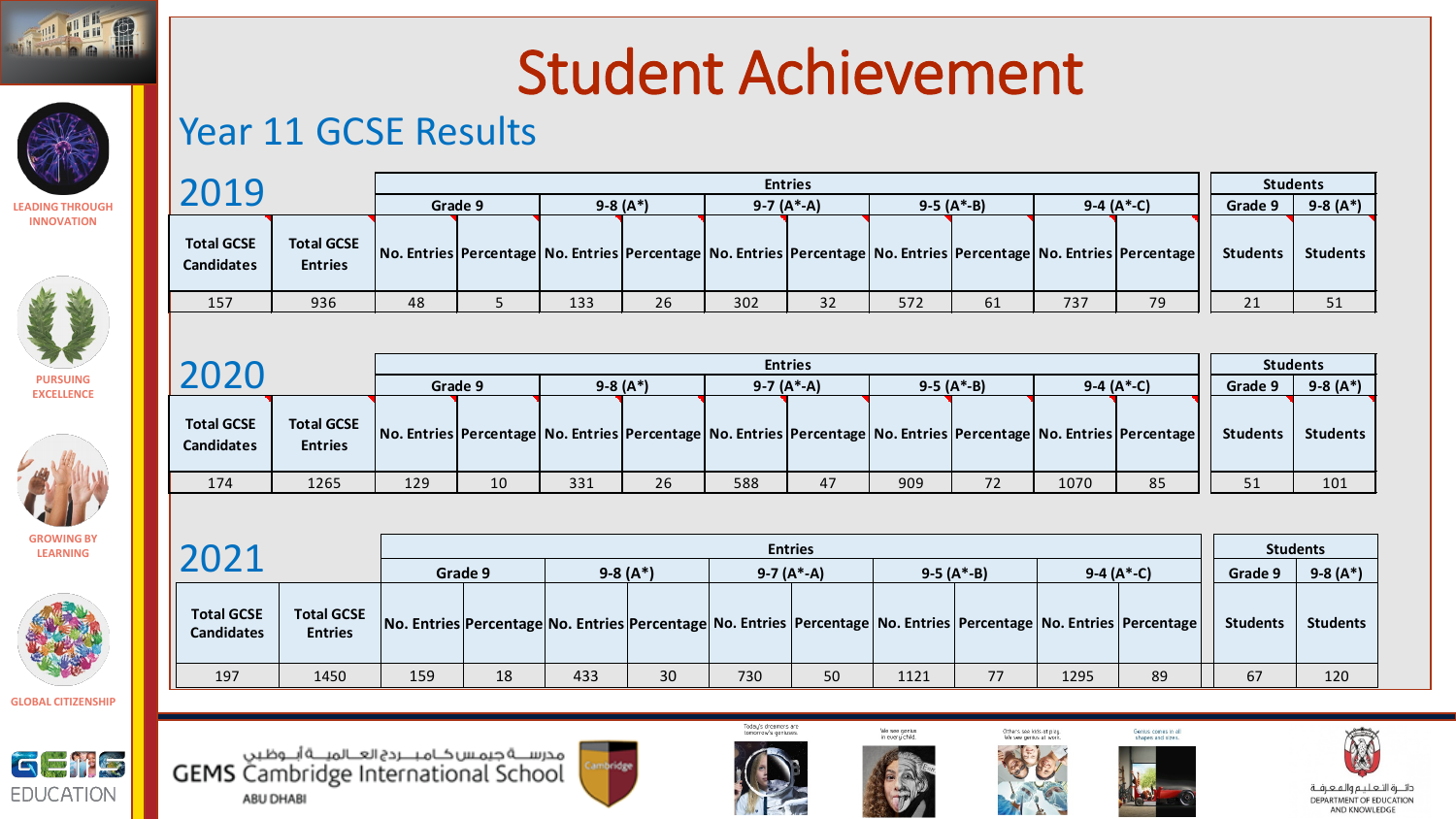

**LEADING THROUGH INNOVATION**



**PURSUING EXCELLENCE**





**GLOBAL CITIZENSHIP**



مدرســـةجيمـس كــامبـــردج العـــالميـــة أبــوظـين<br>GEMS Cambridge International School ABU DHABI













ة التـعـلـيـم والـمـعـرفــة DEPARTMENT OF EDUCATION AND KNOWLEDGE

# Student Achievement

### Department Performance: Subject Result A\*/A% Result

| Subject                      | Result    | Result    | CAT4 if   | Result  | CAT4 if   |
|------------------------------|-----------|-----------|-----------|---------|-----------|
|                              | $A^*/A\%$ | $A^*/B\%$ | challenge | $A*/C%$ | challenge |
|                              |           |           | $A^*/B\%$ |         | $A*/C%$   |
| English Lang 1st             | 65        | 89        | 76        | 99      | 100       |
| English Lang 2 <sup>nd</sup> | 42        | 67        | 53        | 82      | 92        |
| <b>English Lit</b>           | 59        | 82        | 77        | 96      | 100       |
| <b>English Best</b>          | 54        | 78        |           | 89      |           |
| <b>Maths</b>                 | 49        | 79        | 38        | 91      | 79        |
| <b>Biology</b>               | 46        | 77        | 55        | 91      | 91        |
| Chemistry                    | 47        | 76        | 55        | 90      | 91        |
| <b>Physics</b>               | 41        | 72        | 54        | 84      | 90        |
| <b>Business Studies</b>      | 53        | 82        | 62        | 90      | 91        |
| Computing                    | 77        | 87        | 74        | 97      | 94        |
| IT                           | 61        | 78        | 49        | 90      | 88        |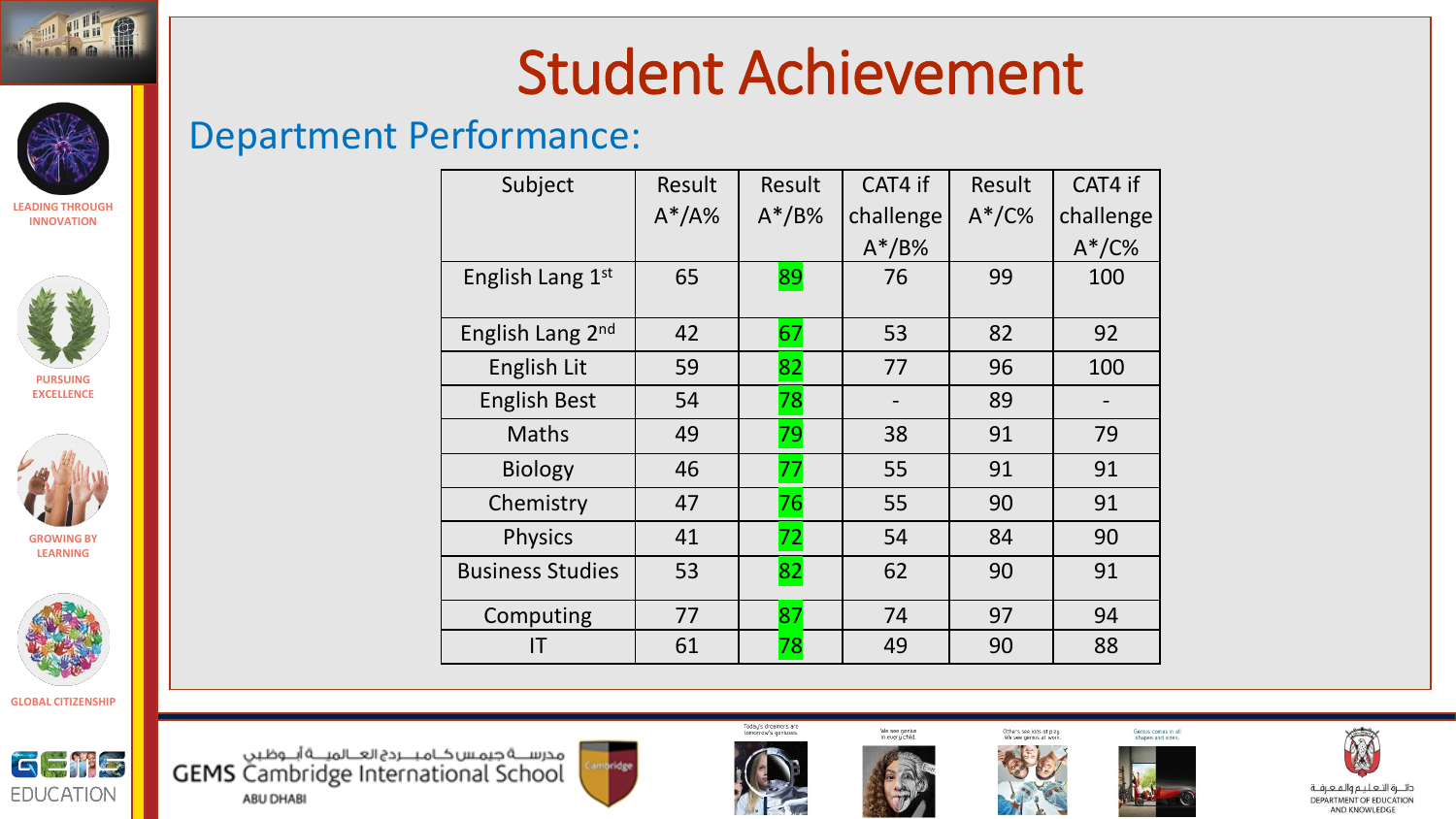

History | 60 | <mark>87</mark> | 75 | 87 | 94

French | 56 | <mark>72</mark> | 42 | 94 | 95

Spanish | 100 | <mark>100</mark> | 50 | 100 | 100

Art & Design | 17 | 45 | 41 | 66 | 97

PE | 87 | <mark>90</mark> | 50 | 93 | 97

Geography 52  $\begin{array}{|c|c|c|c|c|c|c|c|c|} \hline \text{Geography} & \text{52} & \text{90} & \text{55} & \text{93} & \text{90} \ \hline \end{array}$ 

### Department Performance:



**LEADING THROUGH INNOVATION**





**GROWING BY LEARNING**



**GLOBAL CITIZENSHIP**



مدرســـة جيمـس ڪـامبـــردج العـــالميـــة أبـــوظـين<br>GEMS Cambridge International School ABU DHABI



Arabic  $1^{\text{st}}$  50  $100$ 

Drama 21 50

Portuguese | 100

Arabic | 100

Arabic  $2^{nd}$  | 100



Overall | 50 | <mark>77</mark> | 61 | 89 | 93









AND KNOWLEDGE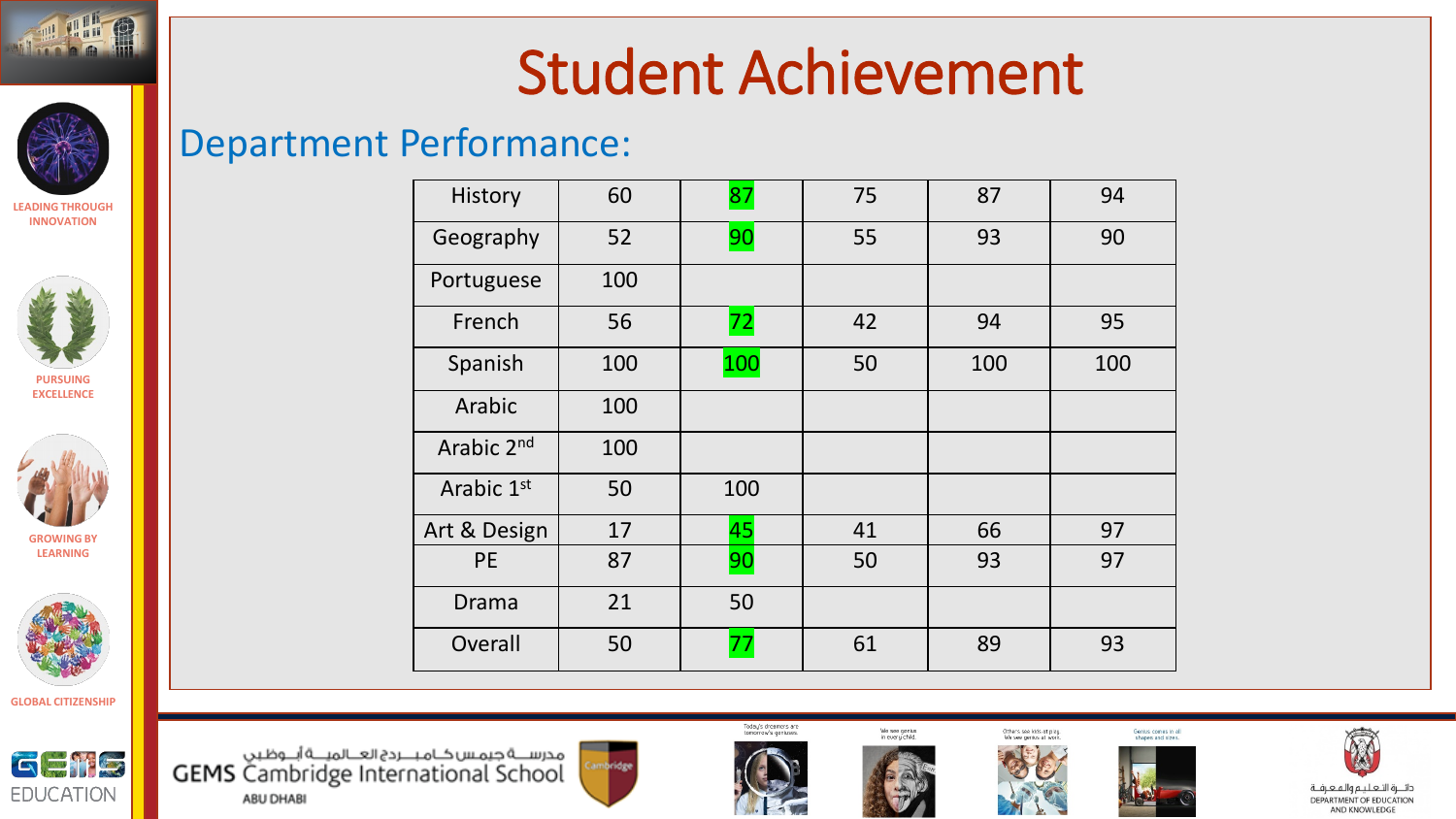



**LEADING THROUGH INNOVATION**



**PURSUING EXCELLENCE**



**GROWING BY LEARNING**



**GLOBAL CITIZENSHIP**



مدرســـة جيمـس ڪـامبـــردج العـــالميـــة أبـــوظـين<br>GEMS Cambridge International School ABU DHABI













دائــــرة التــعــلـيــم والــمــعــرفـــة<br>DEPARTMENT OF EDUCATION AND KNOWLEDGE

### Student Achievement

### Year 11 Students:

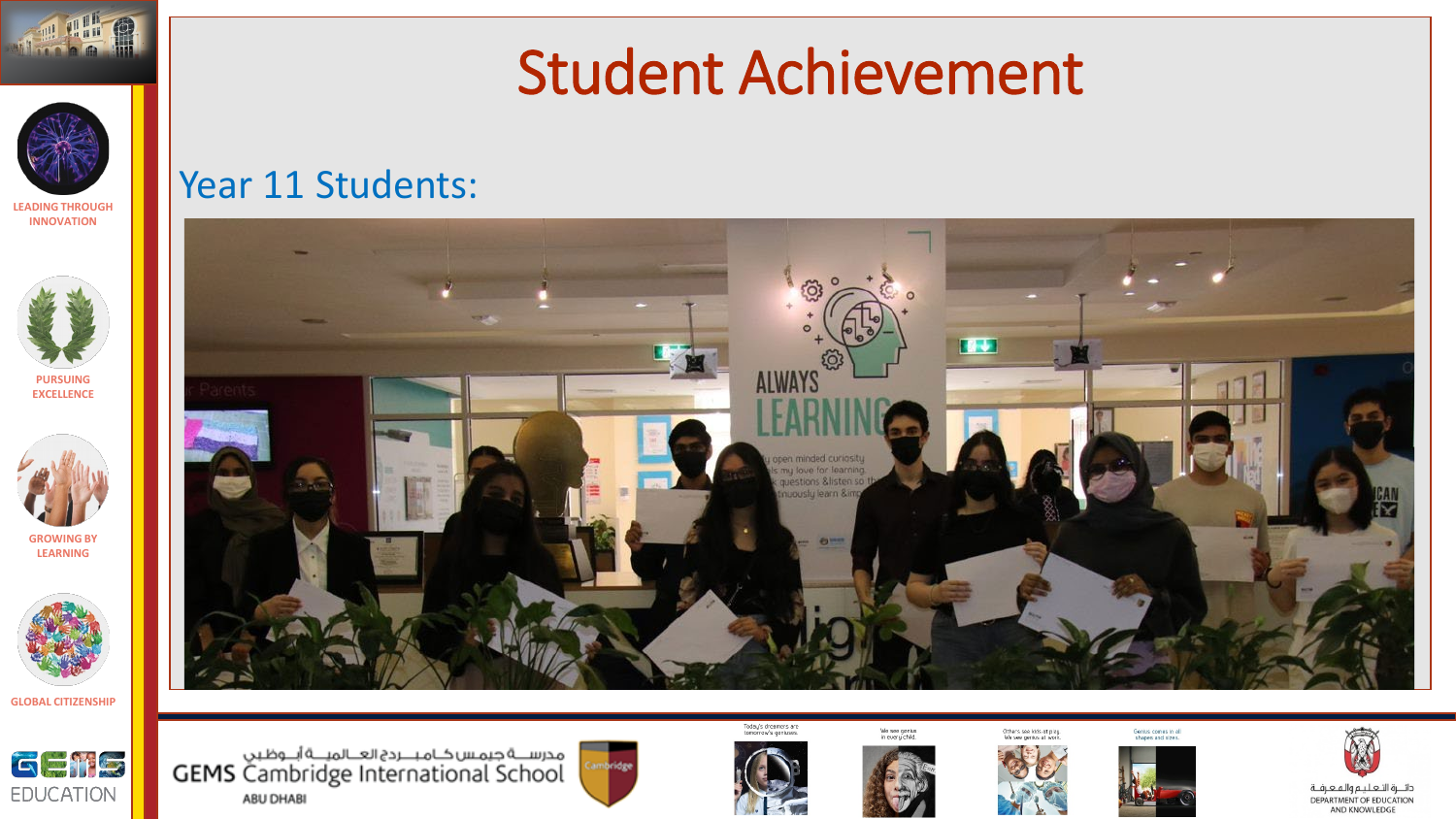



**LEADING THROUGH INNOVATION**



**PURSUING EXCELLENCE**



**LEARNING**



**GLOBAL CITIZENSHIP**



مدرســـة جيمـس ڪـامبـــردج العـــالميـــة أبــوظـين<br>GEMS Cambridge International School ABU DHABI

Year 11 Toppers:

Rayan Amin El Helw

Danisha Keyla Azzahra

Muhammad Utba Junaid

Zavier Salman Shaikh Shaikh

Fathima Sayed

Eeman Aleem

Gayathri Sunil Pushpangadan

Eshal Aysha Subayir Kottukhan

Haya Muhammad Faisal Chaudhry Chaudhry













التـعـلـيـم والـمـعـرة DEPARTMENT OF EDUCATION AND KNOWLEDGE

## Student Achievement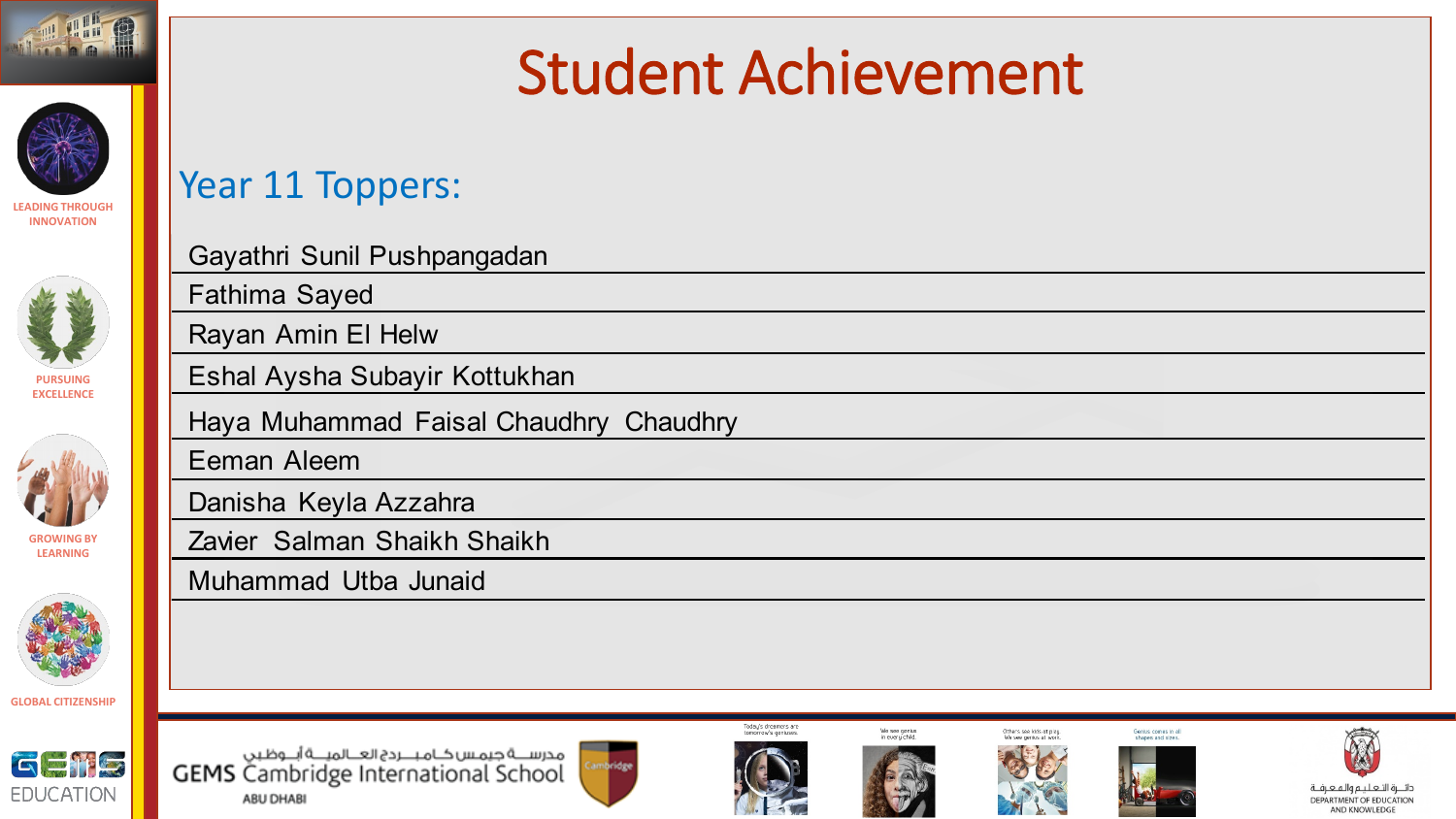



**LEADING THROUGH INNOVATION**



**PURSUING EXCELLENCE**



**GROWING BY LEARNING**



**GLOBAL CITIZENSHIP**



مدرســـة جيمـس كــامبـــردج العـــالميـــة أبـــوظـيي<br>GEMS Cambridge International School ABU DHABI





Today's dreamers are



Ne see geniu









اتـعـلـيـم والـهـعـ DEPARTMENT OF EDUCATION **AND KNOWLEDGE** 

# Student Achievement

### Year 11 Toppers:

Eiad Mohamed Shahtout

Sayyeda Suhaira Salman Syed Asif

Malak Wael Moh Mokhtar Sary

Mohamed Ayaan Kukkady

Sourav Arun Chidananda Ullal Arun

Kholoud Ahmed Mohamed Ismail Elkholy

Zain Khaldoun Ameen Alomari

Azza Khaled Hassan Kotb Darweesh